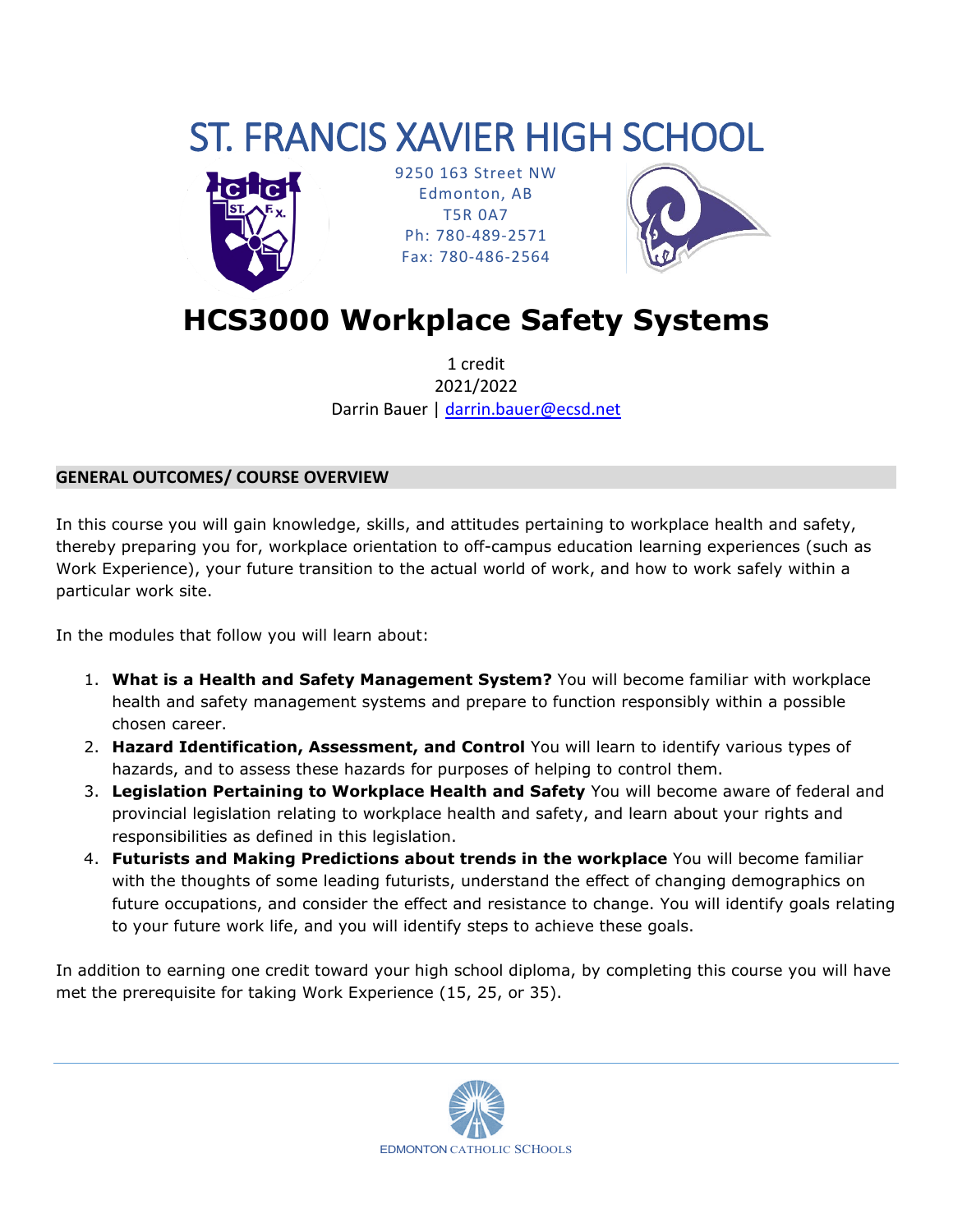This eLearning program is an awareness program. It can help you find out more about the health and safety laws in Alberta, but it will tell you everything you need to know. The program includes advice about where to go for more information. It is your responsibility to make sure that you are following the laws.

## **Learner Outcomes:**

Students will:

- describe and explain workplace health and safety systems
- recognize and incorporate hazard identification, assessment and control
- identify and incorporate legislation related to the workplace
- demonstrate basic competencies
- create a transitional strategy to accommodate personal changes and build personal values

#### **ASSESSMENT**

|                                                                   | Percent<br>Weighting |
|-------------------------------------------------------------------|----------------------|
| Quizzes - Eight Elements of a Health and Safety Management System | 60%                  |
| Final Exam - 8 Elements of a Health and Safety Management System  | 40%                  |

#### **PLAGIARISM**

We provide a Catholic education, where the Core Values of dignity, respect, fairness, personal and communal growth, loyalty, and honesty are the framework for all that we do. Within this Catholic education that St. Francis Xavier School provides, one of our main focuses is to encourage and facilitate the pursuit of knowledge and excellence in academics. To ensure that we attain this focus, all students at our school community are expected to meet the standards of individual integrity in the following ways:

Students practice intellectual honesty in the process of acquiring and extending knowledge by improving their own personal academic competence, critical thinking, and self-evaluation. 2. Students are therefore not expected to act in ways that result or could result in unearned academic benefit or advantage for themselves or others (cheating and collusion).

Therefore, students who **submit work not their own, take or copy answers from another student or source (cheating), provide answers to any assessment to another student (collusion), cheat during examinations, or use unauthorized means to obtain answers or complete work,** after investigation by the teacher supervisor, are at risk of the following: First offense – May receive a zero for the assessment and a two-day suspension.

Second offense – May receive a zero for the assessment and a three-day suspension.

Third offense – May be removed from the class, further suspensions, or possible recommendation for expulsion. Conditions surrounding the investigation will be considered and each situation will be dealt with on an individual basis. Review of the incident will first be conducted by the teacher and will then potentially involve additional staff (department head), administration, parents and the student(s) involved.

## **SCHOOL POLICIES**